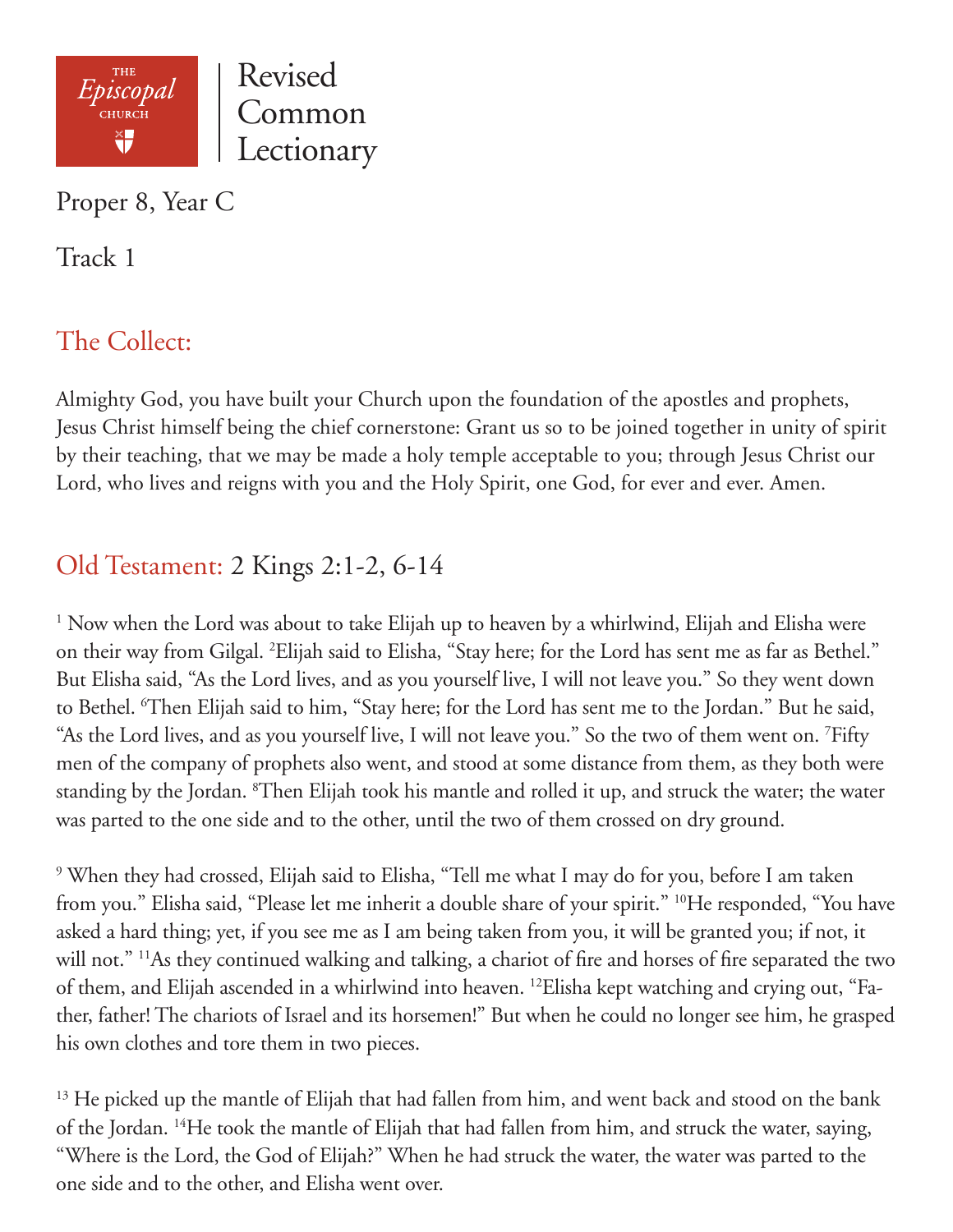#### Psalm: Psalm 77:1-2, 11-20

<sup>1</sup> I will cry aloud to God; \* I will cry aloud, and he will hear me. <sup>2</sup> In the day of my trouble I sought the Lord; \* my hands were stretched out by night and did not tire; I refused to be comforted. <sup>11</sup> I will remember the works of the Lord,  $*$  and call to mind your wonders of old time.  $12$  I will meditate on all your acts  $*$  and ponder your mighty deeds. <sup>13</sup> Your way, O God, is holy; \* who is so great a god as our God? <sup>14</sup> You are the God who works wonders \* and have declared your power among the peoples. <sup>15</sup> By your strength you have redeemed your people,  $*$  the children of Jacob and Joseph. <sup>16</sup> The waters saw you, O God; the waters saw you and trembled; \* the very depths were shaken. <sup>17</sup> The clouds poured out water; the skies thundered; \* your arrows flashed to and fro; <sup>18</sup> The sound of your thunder was in the whirlwind; your lightnings lit up the world; \* the earth trembled and shook. <sup>19</sup> Your way was in the sea, and your paths in the great waters, \* yet your footsteps were not seen. <sup>20</sup> You led your people like a flock \* by the hand of Moses and Aaron.

## Epistle: Galatians 5:1, 13-25

<sup>1</sup> For freedom Christ has set us free. Stand firm, therefore, and do not submit again to a yoke of slavery.